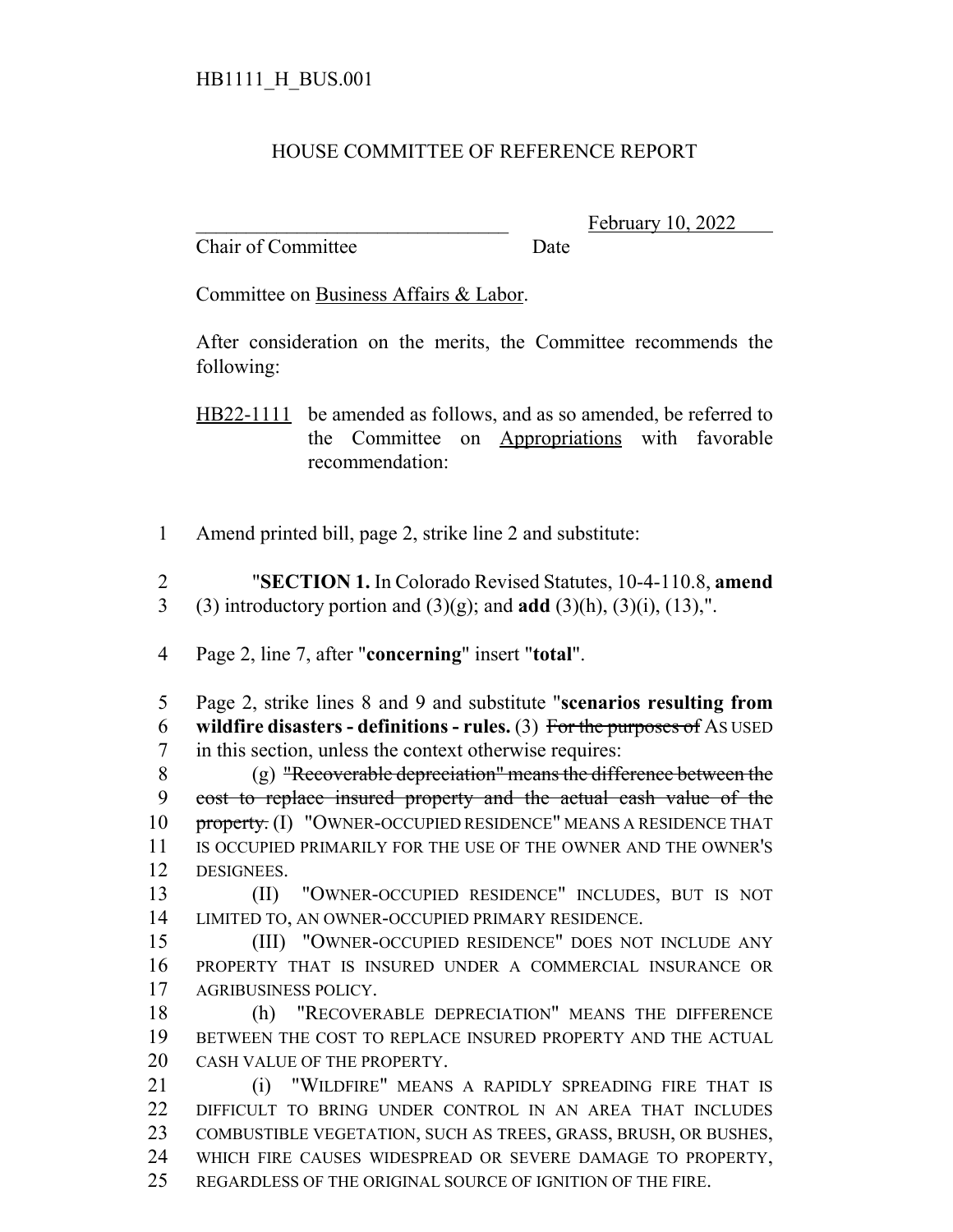(13) IN OFFERING, ISSUING, OR RENEWING A PROPERTY AND CASUALTY INSURANCE".

 Page 2, strike lines 13 through 20 and substitute "EVENT OF A TOTAL LOSS OF AN OWNER-OCCUPIED RESIDENCE, INCLUDING THE CONTENTS OF THE OWNER-OCCUPIED RESIDENCE, WHICH LOSS OCCURS AS A RESULT OF A WILDFIRE DISASTER THAT THE GOVERNOR DECLARES PURSUANT TO SECTION 24-33.5-704:

8 (a) A POLICY OF HOMEOWNERS INSURANCE MAY NOT LIMIT OR DENY A PAYMENT OF THE BUILDING CODE UPGRADE COST, INCLUDING A PAYMENT OF ANY EXTENDED REPLACEMENT COST AVAILABLE UNDER THE POLICY COVERAGE, FOR A POLICYHOLDER'S STRUCTURE THAT WAS A TOTAL LOSS ON THE BASIS THAT THE POLICYHOLDER DECIDED TO REBUILD IN A NEW LOCATION OR TO PURCHASE AN EXISTING STRUCTURE IN A NEW LOCATION IF THE POLICY OTHERWISE COVERS THE REPLACEMENT COST OR BUILDING CODE UPGRADE COST; EXCEPT THAT THE MEASURE OF INDEMNITY MAY NOT EXCEED THE REPLACEMENT COST, BUILDING CODE UPGRADE COST, OR EXTENDED REPLACEMENT COST FOR REPAIRING, REBUILDING, OR REPLACING THE STRUCTURE AT THE ORIGINAL LOCATION OF THE LOSS.

 (b) IF A POLICY OF HOMEOWNERS INSURANCE REQUIRES A POLICYHOLDER TO REPAIR, REBUILD, OR REPLACE DAMAGED OR LOST PROPERTY IN ORDER TO COLLECT THE FULL REPLACEMENT COST FOR THE PROPERTY, THE INSURER, SUBJECT TO THE POLICY LIMITS, SHALL:".

Reletter succeeding paragraphs accordingly.

Page 2, line 23, after "INSURED" insert "OWNER-OCCUPIED".

26 Page 3, line 2, strike " $(13)(a)(I)$ " and substitute " $(13)(b)(I)$ ".

 Page 3, strike lines 5 through 11 and substitute "DILIGENCE, ENCOUNTERS UNAVOIDABLE DELAYS IN OBTAINING A CONSTRUCTION PERMIT, LACKS NECESSARY CONSTRUCTION MATERIALS, LACKS AVAILABLE CONTRACTORS TO PERFORM NECESSARY WORK, OR ENCOUNTERS OTHER CIRCUMSTANCES BEYOND THE POLICYHOLDER'S CONTROL. THIS SUBSECTION (13)(b)(II) DOES NOT PROHIBIT AN INSURER FROM ALLOWING A POLICYHOLDER ADDITIONAL TIME TO COLLECT THE FULL REPLACEMENT COST FOR LOST OR DAMAGED PROPERTY OR FOR ADDITIONAL LIVING EXPENSES.".

Page 3, line 15, strike "THIRTY-SIX" and substitute "TWENTY-FOUR".

Page 3, strike lines 17 through 26 and substitute "OPPORTUNITY TO TWICE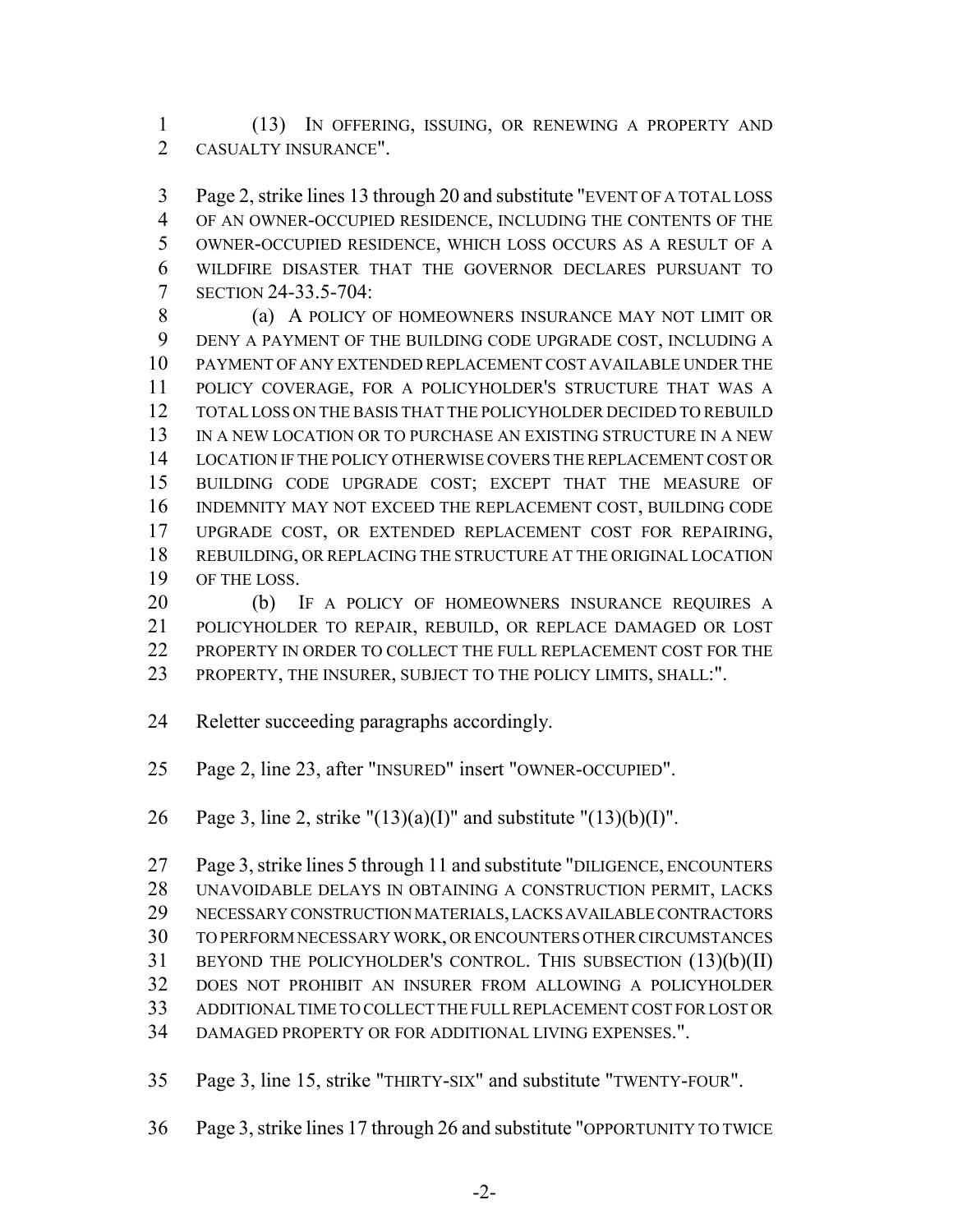EXTEND SUCH PERIOD BY SIX MONTHS IF THE POLICYHOLDER, ACTING IN GOOD FAITH AND WITH REASONABLE DILIGENCE, ENCOUNTERS A DELAY OR DELAYS IN RECEIVING NECESSARY PERMIT APPROVALS FOR, OR RECONSTRUCTION OF, THE INSURED OWNER-OCCUPIED RESIDENCE, WHICH DELAYS ARE BEYOND THE CONTROL OF THE POLICYHOLDER.

 (d) THE POLICY MUST PROVIDE THAT, NOTWITHSTANDING SUBSECTION (11)(c) OF THIS SECTION, TO REPLACE PROPERTY AND RECEIVE RECOVERABLE DEPRECIATION ON THAT PROPERTY, AN INSURER SHALL ALLOW THE POLICYHOLDER THE GREATER OF:

 (I) AT LEAST THREE HUNDRED SIXTY-FIVE DAYS AFTER THE EXPIRATION OF ALE; OR

**(II) THIRTY-SIX MONTHS AFTER THE INSURER PROVIDES THE**  POLICYHOLDER THE FIRST PAYMENT TOWARD THE ACTUAL CASH VALUE OF SUCH LOSS.".

Page 4, line 2, after "INSURED" insert "OWNER-OCCUPIED".

Page 4, line 4, after "INSURED" insert "OWNER-OCCUPIED".

 Page 4, line 8, strike "LOCATION." and substitute "LOCATION, IN WHICH CASE THE CALCULATION OF THE REPLACEMENT COST OF THE INSURED

OWNER-OCCUPIED RESIDENCE SHALL NOT INCLUDE CONSIDERATION OF THE

VALUE OF THE LAND UPON WHICH THE EXISTING RESIDENCE IS LOCATED.".

 Page 4, strike line 12 and substitute "REPLACEMENT RESIDENCE IF THE COVERAGE LIMIT THAT APPLIES TO THE POLICYHOLDER'S OWNER-OCCUPIED 23 RESIDENCE IS INSUFFICIENT TO PAY FOR REBUILDING OR REPLACING THE OWNER-OCCUPIED RESIDENCE.".

 Page 4, strike lines 14 through 25 and substitute "CLAIM UNDER AN ISSUED POLICY, AN INSURER SHALL PROVIDE TO THE POLICYHOLDER:

**(I) APPROPRIATE CONTACT INFORMATION THAT ALLOWS FOR**  DIRECT CONTACT WITH EITHER AN EMPLOYEE OF THE INSURER OR A REPRESENTATIVE WHO IS CAPABLE OF ELEVATING COMPLAINTS OR 30 INQUIRIES TO AN EMPLOYEE OF THE INSURER;

 (II) AT LEAST ONE MEANS OF COMMUNICATION DURING REGULAR BUSINESS HOURS; AND

 (III) A WRITTEN STATUS REPORT IF, WITHIN A SIX-MONTH PERIOD, THE POLICYHOLDER IS ASSIGNED A THIRD OR SUBSEQUENT ADJUSTER TO BE PRIMARILY RESPONSIBLE FOR A CLAIM. THE WRITTEN STATUS REPORT MUST INCLUDE A SUMMARY OF ANY DECISIONS OR ACTIONS THAT ARE SUBSTANTIALLY RELATED TO THE DISPOSITION OF A CLAIM, INCLUDING THE AMOUNT OF LOSSES TO STRUCTURES OR CONTENTS, THE RETENTION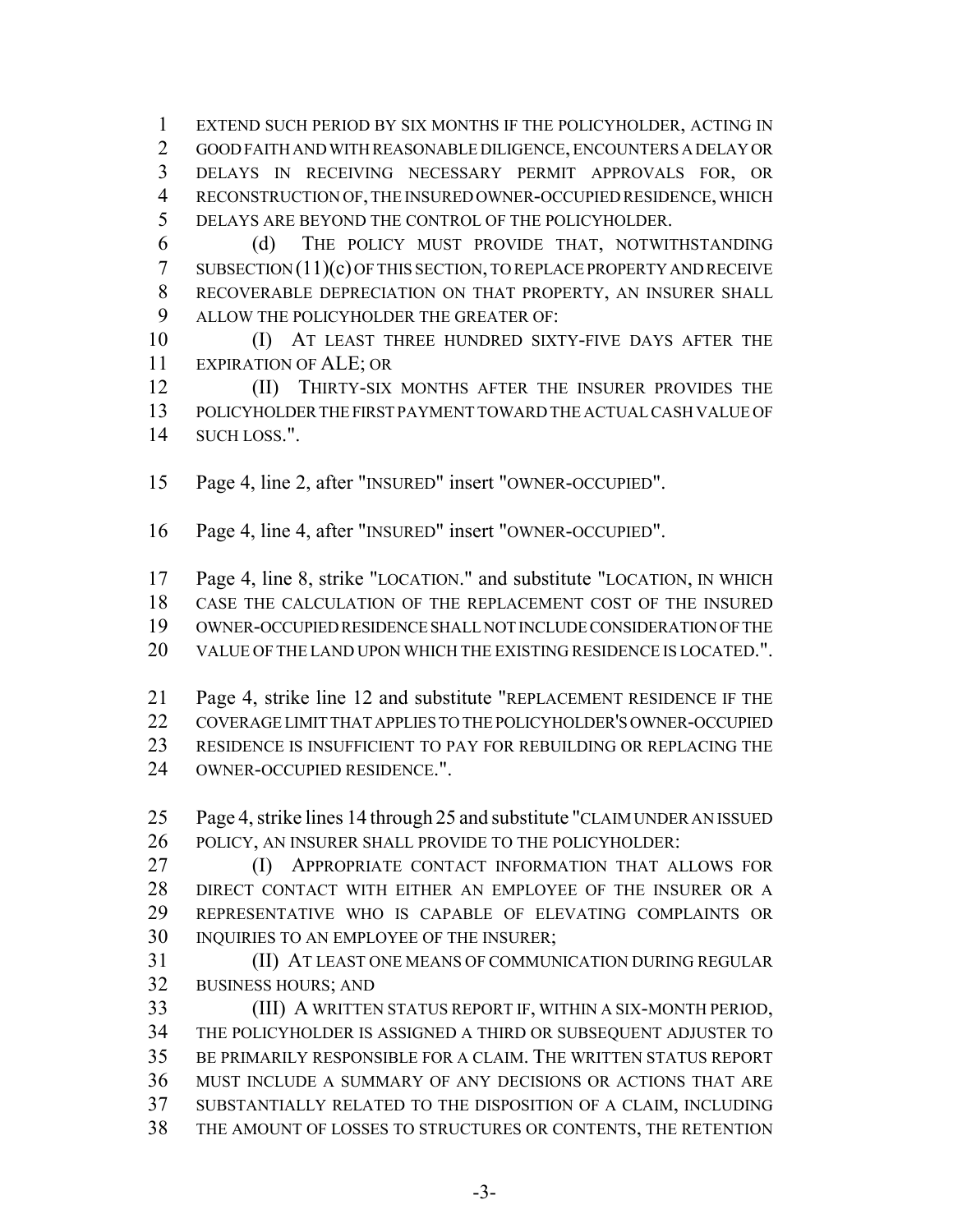OF CONSULTATION OF DESIGN OR CONSTRUCTION PROFESSIONALS, THE

AMOUNT OF COVERAGE FOR LOSSES TO STRUCTURES OR CONTENTS, AND

ALL ITEMS OF DISPUTE.".

Page 4 of the bill, strike lines 26 and 27 and substitute:

 "(14) IF A PROPERTY AND CASUALTY INSURANCE POLICYHOLDER EXPERIENCES A TOTAL LOSS OF THE CONTENTS OF AN OWNER-OCCUPIED RESIDENCE THAT WAS DOCUMENTED AS BEING FURNISHED AT THE TIME OF LOSS AS A RESULT OF A WILDFIRE DISASTER THAT IS DECLARED BY THE GOVERNOR PURSUANT TO SECTION 24-33.5-704, THE INSURER SHALL:".

- Page 5 of the bill, strike lines 1 through 4.
- Page 5, line 6, strike "EIGHTY" and substitute "SIXTY-FIVE".
- Page 5, line 8, strike "VALUE" and substitute "LIMIT".
- Page 5, strike lines 12 and 13 and substitute:

 "(I) ACCEPTANCE OF THE MONEY DESCRIBED IN SUBSECTION (14)(a) OF THIS SECTION DOES NOT CHANGE THE BENEFITS AVAILABLE UNDER THE POLICY;".

- Page 5, line 19, after "(c)" insert "(I)".
- Page 5, line 22, strike "(I)" and substitute "(A)".
- Page 5, strike lines 25 and 26 and substitute:
- "(B) PROVIDE PAYMENT FOR ANY COVERED AND UNDISPUTED 21 ITEMS WITHIN THIRTY DAYS AFTER RECEIVING THE INVENTORY.
- **(II)** THE COMMISSIONER SHALL ADOPT RULES TO SIMPLIFY THE PROCESS FOR POLICYHOLDERS TO SUBMIT AN INVENTORY FOR PERSONAL PROPERTY LOSSES AND EXPEDITE REIMBURSEMENT FOR SUCH LOSSES.".
- Page 6, line 1, strike "THIRTY" and substitute "SIXTY".

 Page 6, line 3, after "DEBRIS;" insert "EXCEPT THAT, IN CASES WHERE DEBRIS REMOVAL IS CONDUCTED BY, OR IN COORDINATION WITH, GOVERNMENTAL ENTITIES, PAYMENT FOR COVERED COSTS FOR REMOVAL OF DEBRIS WILL BE PROVIDED WITHIN A REASONABLE AMOUNT OF TIME;".